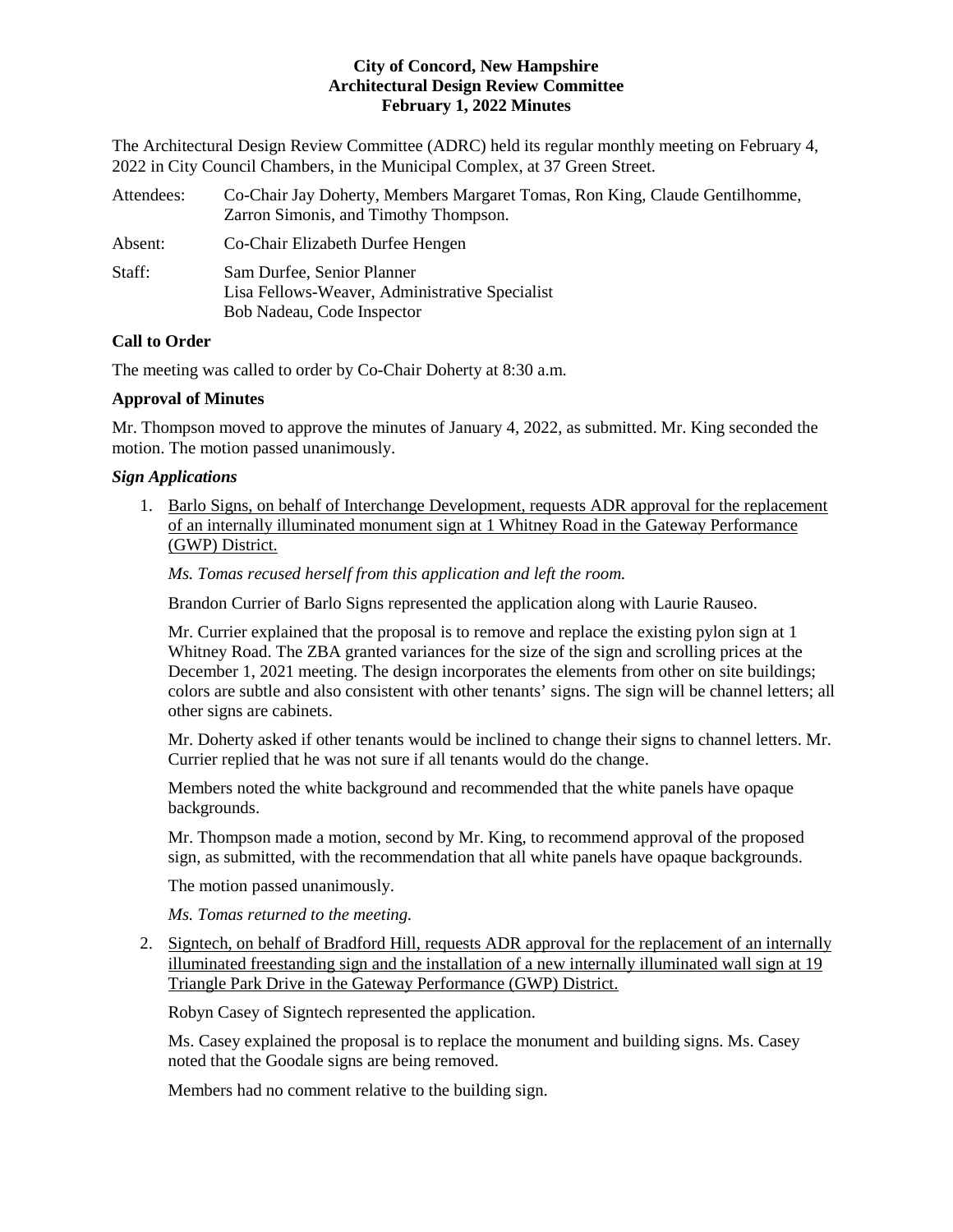Ms. Casey explained that the free standing is a double replacement and will be internally illuminated. It was noted that the white background will glow and Mr. Doherty explained that an opaque background would be preferred.

Mr. Thompson made a motion, second by Mr. King, to recommend approval of the proposed signs, as submitted, with the recommendation that white panels in the pylon sign have an opaque background.

The motion passed unanimously.

3. Gregory Dragon, on behalf of Heather Dragon, requests ADR approval for the installation of one new non-illuminated projecting sign and two non-illuminated window signs at 62 North Main Street in the Central Business Performance (CBP) District.

Heather Dragon represented the application.

Ms. Dragon explained that the proposal is for a projecting sign and sticker appliques in the windows. The window signs are existing and are proposed to remain. A wrought iron bracket is proposed for the projecting sign what will protrude 42 inches and will be attached by four large bolts. The front of the façade is being redone. The bracket will be attached to the existing wood. There is no bracket existing. No lighting is proposed.

Mr. Doherty commented that usually a sign would be black with white text; however, the black border holds the sign well and is appealing.

Mr. Gentilhomme made a motion, second by Mr. Thompson, to recommend approval of the proposed signs, as submitted.

The motion passed unanimously.

4. Sign-A-Rama, on behalf of Crimson Falcon LLC, requests ADR approval for the replacement of an internally-illuminated freestanding sign panel and an internally-illuminated wall sign at 108 Fisherville Road in the General Commercial (CG) District.

Igor Pvente represented the application.

The applicant stated the sign cabinet is being replaced at the street as well as the wall sign. Colors were explained to be a dark brown background with gold lettering.

Mr. Thompson stated that he liked the dark background.

Ms. Tomas made a motion, second by Mr. Thompson, to recommend approval of the proposed signs, as submitted.

The motion passed unanimously.

5. Sousa Signs, on behalf of Convenient MD, requests ADR approval for the installation of a nonilluminated wall sign at 265-273 Loudon Road in the Gateway Performance (GWP) District.

No one was present to represent the application.

Members discussed the material of the sign as it appeared to be a banner or a sticker. Mr. Nadeau stated that the sign is an aluminum board for a temporary site. Ms. Tomas asked if the sign is a temporary sign. Mr. Nadeau replied no and explained the terms for temporary sign permits; this sign would not meet the permit terms. He added that he believes that the current Loudon Road medical facility has been inundated with patients and testing and the proposed site will be specific for vaccines and booster shots.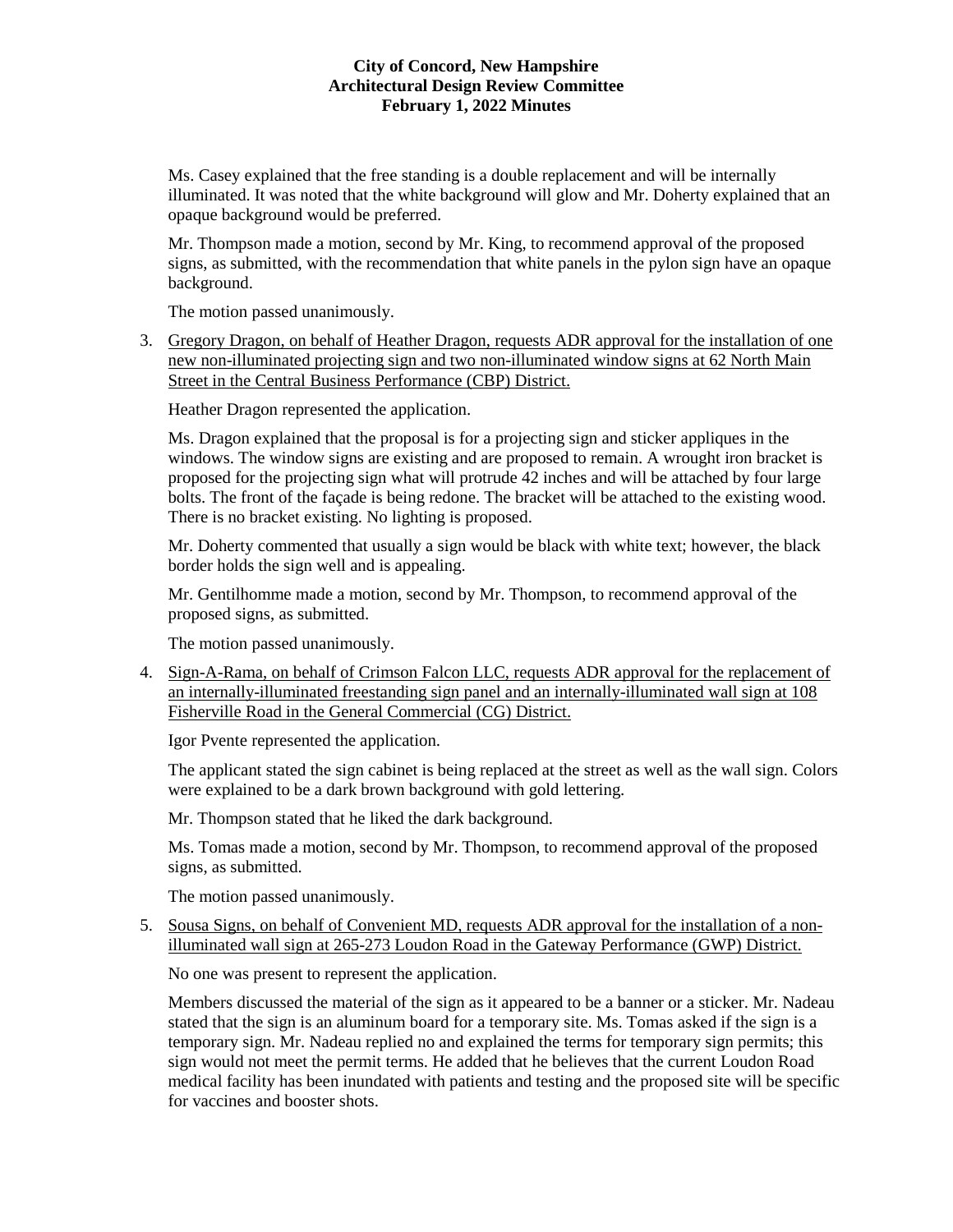Mr. Doherty stated that there is an overload of information on the sign and added that the sign appears to be like an advertisement; it should emphasize the business and purpose. Discussion ensued as to alternative layouts and with less content.

Mr. Gentilhomme stated that the white part of the sign should be framed to finish the sign.

Mr. Thompson stated that the site is for vaccines and booster shots. He noted that the sign does state the NH Department of Health and Human Services and is probably a submission for Convenient MD from DHHS.

Mr. Doherty made a motion, second by Mr. King, to recommend the applicant revise the sign and resubmit.

Mr. Doherty amended the motion, second by Mr. King, to recommend the applicant revise the sign and resubmit as it does not meet the City requirements/recommendations to include:

- Overload of information;
- Framing;
- Too much text and too small of text;
- Name should be on the top of the sign; and
- Partnership should be removed or reduced.

Mr. Thompson stated that he will not support the motion due to the purpose of the sign. Mr. Doherty replied that the purpose of this Committee is to make sure that the signs throughout the City are well designed and attractive.

The motion passed 6/1. Mr. Thompson was opposed.

6. Philadelphia Sign, on behalf of TD Bank, requests ADR approval for the replacement of two internally-illuminated wall signs at 277 Sheep Davis Road in the Gateway Performance (GWP) District.

Heather Dutchi represented the application.

Ms. Dutchi explained the proposal is to replace two existing signs. The existing 18 square foot sign on the front of the building will be replaced with a 22 square foot sign. The sign on the side is 11 square feet and will be replaced with an 18 square foot sign with a different design. Both of the new signs will be internally illuminated where the existing signs are not. The full face of the sign is proposed to be illuminated. She noted that opaque backgrounds will be used, if necessary.

Mr. Thompson made a motion, second by Mr. Gentilhomme, to recommend approval of the proposed signs, as submitted.

The motion passed unanimously.

#### *Major Site plan Applications*

1. Wilcox & Barton, Inc, on behalf of SPCA of Concord-Merrimack County, request ADR approval for construction of a new 2,515 sf structure and associated site improvements for the purpose of a commercial kennel at 93-95 Silk Farm Road in the Open Space Residential (RO) District.

Christopher Carley of CN Carley Associates and Erin Lambert form Wilcox & Barton represented the application.

Ms. Lambert stated that the SPCA purchased an additional property, which will now allow the SPCA to build a new facility. She stated that the major change to the site plan is to relocate the loop driveway with a 20 foot driveway, which could terminate some pavement if needed.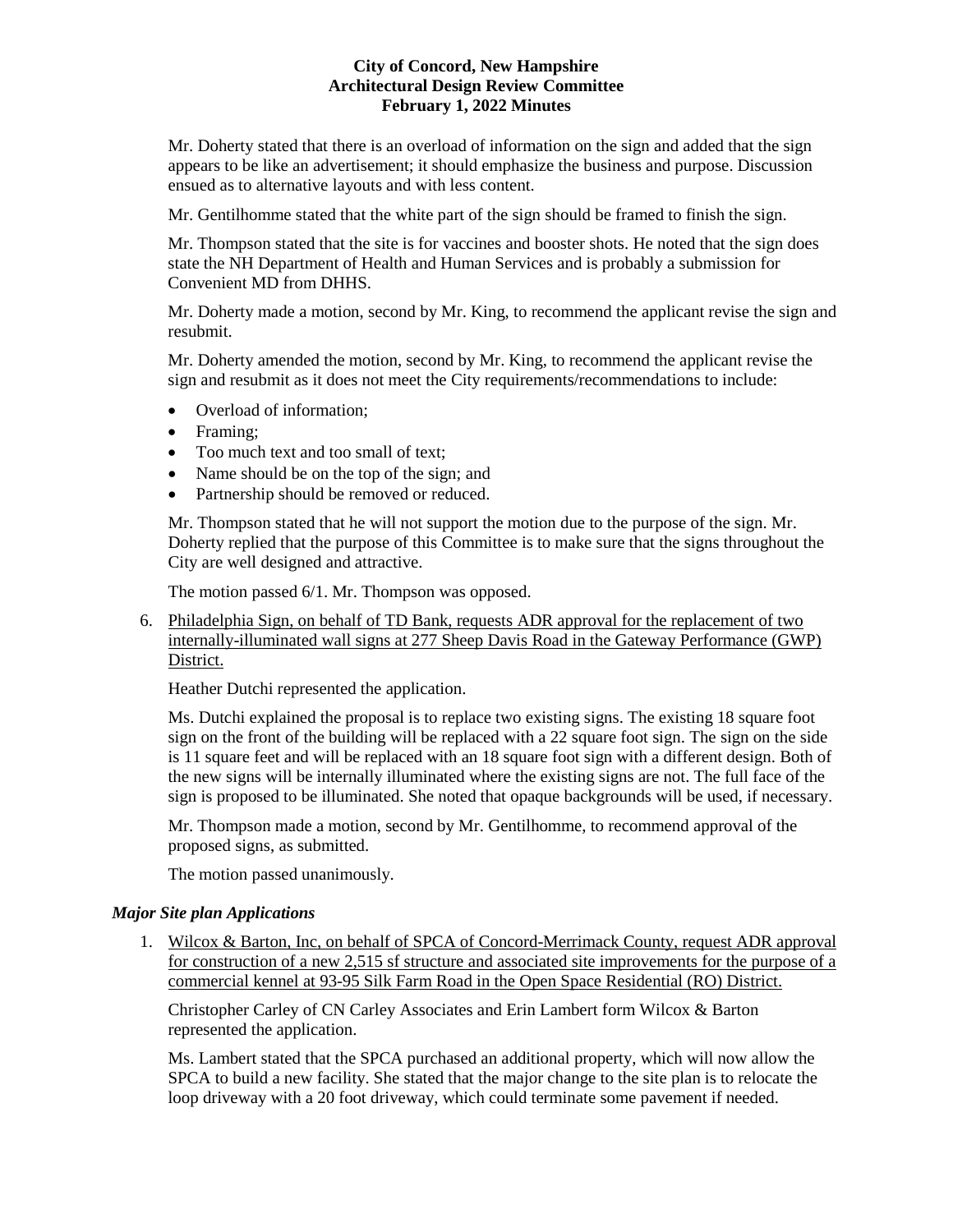Mr. Carley stated that the last time he met with the Committee they were proposing additions. With the additional land purchased, there are now more options available including the opportunity to build. The entire building will now be moved to the north end of the parcel. This new location allows for easier access and it is also easier to orient the front of building to the south. He noted that there will be solar panels added and the design of the building will be simplified. The concept is still the same with a large meeting room, an administrative space, entryway, and a modest catering kitchen for events. Materials will consist of clapboard siding and asphalt shingles with synthetic wood trim. Color is, at this time, proposed as a sage green with white trim. There will also be a terrace on the north side.

Ms. Tomas stated that this proposal is a big improvement.

Mr. Doherty agreed and added that it has a nice orientation to the street and the parking lot. He requested that color samples be provided to the Committee along with samples of materials. Mr. Carley noted that the color may change.

Mr. King expressed concern with the driveway. Ms. Lambert stated that the entire site slopes and the driveway has been designed so water will flow away from the road and will head into a swale.

Mr. Durfee noted that the landscaping plan meets the City requirements in terms of diversity. Ms. Lambert added the client has requested stone be used as opposed to mulch; it is less cumbersome and allow the grounds to remain as natural as possible.

Ms. Tomas recommended the driveway end after the left hand turn. Mr. Thompson stated that the hammerhead would be brought closer to where the parking lot begins.

Mr. Gentilhomme made a motion, second by Mr. King, to recommend approval of the proposed design, as submitted, to include the landscaping as described, materials and color samples be provided, and with the recommendation to bring the hammerhead portion of the driveway closer to where the parking lot begins.

The motion passed unanimously.

2. Nobis Group, on behalf of HLF East, LLC, requests ADR approval for the construction of new 22,800 sf structure and 1,250 sf structure for the purpose of a car dealership, and associated site improvements, and Conditional Use Permit for the addition of impervious surface area within the Aquifer Protection District, at 134 Manchester Street in the Highway Commercial (HC) District.

Scott Donavan of Warrenstreet Architects, along with Morgan Dunson and Cory Bouchard of Nobis Group.

Ms. Dunson gave a brief overview of the project and parking area.

Mr. Donavan addressed the architecture of the new location, a retail evolution prescribed design. He stated that this is the same prototype being proposed throughout the country as Mazda rebrands. Programming elevations were reviewed. Exterior materials were provided for review. A variance has been requested to not use EIFC due to the amount of maintenance needed in New England, and continue with different colored metal paneling.

Ms. Tomas stated that she appreciated the request to change out fthe EIFC; the paneling design is simple and clean.

Ms. Tomas asked about the trees in the middle of the parking area and out front. She commented that it would be nice to see more landscaping.

Mr. Smith asked about the lighting and the light trespass. He stated that it is very bright now and suggested using 5 and 10 foot candles with 20 being the highest.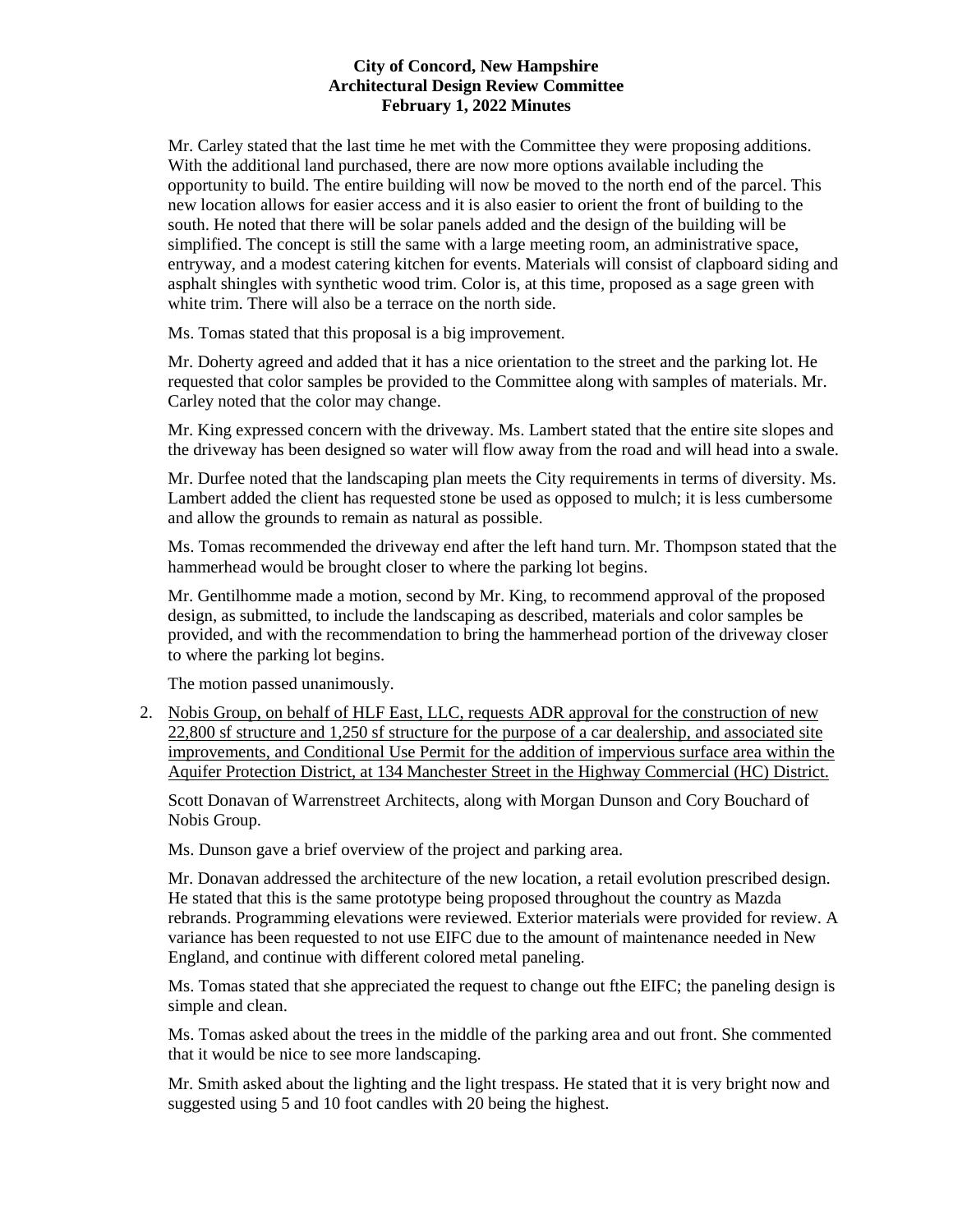It was noted that bollards will be strategically placed to protect the metal façade.

Mr. Thompson made a motion, second by Mr. Gentilhomme, to recommend approval of the site plan and building, with the understanding that the lighting plan will be examined to minimize trespass to the surrounding properties and reduce very high foot candles throughout property, and to add trees in the parking lot.

3. Dennis Mires, P.A., on behalf of the Flatley Company, request preliminary ADR review for the construction of a new multi-family building at 32 South Main Street in the Central Business Performance (CBP) District.

Attorney Raymond D'Amante of D'Amante Counsel represented the application along with Doug Richards from the John Flatley Company, and Lono Hunter from Dennis Mires, The Architects. Matthew Walsh, Director of Redevelopment/Downtown Services and Special Projects, was also present and he spoke to the ownership of the building when the City purchased it from the State of NH in 2014.

Mr. Hunter stated that he would introduce the Committee to the project today with hopes for comments and a feel of what the Committee is looking for and then return next month for a formal review from the Committee.

Mr. Hunter stated that the proposal is for a 64 unit, 5 story building. Parking is proposed underneath the building with a small surface parking area on South State. A pool is also proposed on the south side with a patio area and pool house. He noted that a ZBA application was filed at the end of January for the next meeting in February.

Mr. Doherty asked if the lower level is parking. Mr. Hunter replied yes and explained that they area making an ADA entrance on Main Street, store front style/art gallery; however, the area will not be a commercial space. He stated the parking area is not visible from this area or from the street. Spandrel glass will be used in the entry way. Mr. Doherty commented that it would be nice if they considered adding lighting and a commercial space in the entry way. Mr. Richardson added that they would not be proposing to do that at this time.

Mr. Hunter explained that there are many challenges with the site; however, they are in line with the City's Master Plan. He continued to review the elevations. He spoke to the pool, stairway, and active area on the south side of the building. He added that these are good things for this part of the street. The building is pulled back four feet, which will open up the property. They plan to add some prudent features to the area. He stated that the building is wood framed, with residential towers, a brick base, planter boxes will be added around the area, cementitious double and triple windows, and colors will be added to the decks to break it up. The decks will be tucked in and not hang off the building; not all units will have decks. All mechanical items will be on the roof top and screened if needed.

Mr. Doherty stated that the public art display is a nice addition and suggested that they research this as there is concern that art spaces are ignored. Discussion ensued relative to the future use of the front entryway space and if the area could be functional in the future. Mr. Richardson noted the layout of the streets and the sidewalks.

Mr. King asked about noise from the garage and venting. Mr. Hunter replied that the garage is closed to the ground floor and it does not appear to be read as a garage; the doors are reduced size and any venting is done though the planter boxes. He stated that overall, it is a pretty quiet system.

Ms. Tomas spoke to the pool access and mentioned that pools are really only used for a few months. Mr. Richardson explained the pool entrance area would be off of Main Street and the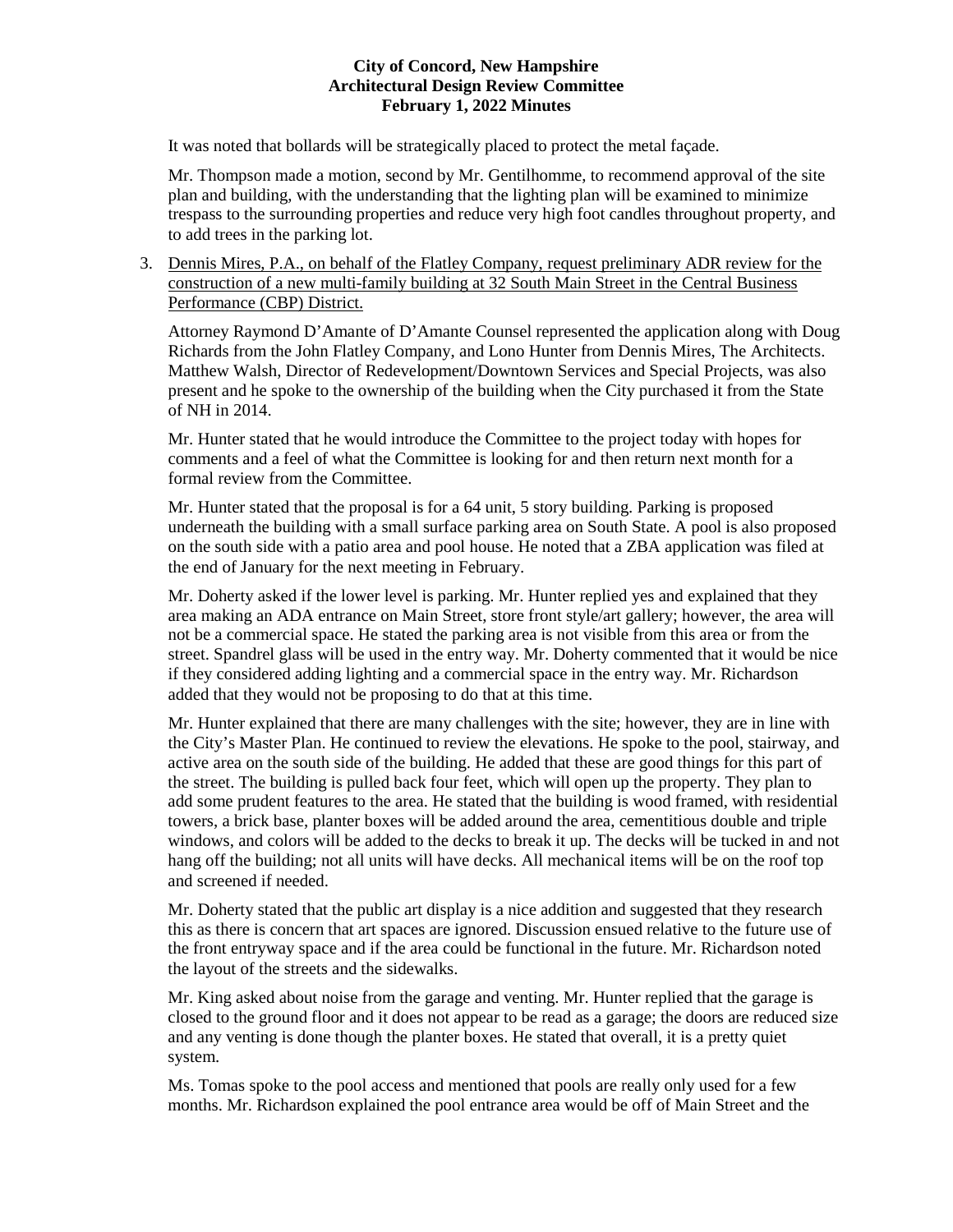southern side of the proposed building. It would be gated with pillars and the stair case would also provide access to the surface parking area and doorway into the lower parking. Ms. Tomas expressed concern with the steps during the winter months and commented that she does not feel this is very pedestrian friendly with the access on Main Street. She suggested a front door that would enter into the lobby rather than walking through a parking area to get to the upstairs. Mr. Richardson stated that the slope of the site creates the problem as the second floor is the first floor on State Street. He added that it is not conducive to make the parking level the first floor; there is one space per unit to not impact the public parking areas. It was noted that the applicant could return if an additional gate was necessary.

Mr. Gentilhomme suggested the grassed area be the same elevation as the pool or to enhance the pool area and noted that they could add landscaping. Mr. Richardson explained that there will be a 14 foot wall. There will also be fire pits and BBQ stations and a lawn to the west. Further discussion ensued regarding options/scenarios that would eliminate the need for the wall. He stated that the pool space is a space that is typically added to the Flatley designs. He stated that the cabana is also a functioning space. There is a black aluminum fence, which looks like rod iron, around the pool. He stated they would provide the committee with renderings of the pool area and pool house.

Mr. King commented that there is a lot of space devoted to a pool that he believes would not be utilized by many; however, the amenity of having outdoor space may be more attractive than a pool.

With regard to the snow, a five foot snow storage area has been proposed in the parking area. Should snow be an issue, it will be removed. A property manager will be on site. Ms. Tomas asked if they had considered other uses for the 30% sloped grass front area and suggested they consider options such as a terrace, a sitting area, adding a few trees, or make a garden/decorative area.

Ms. Tomas asked if the elevator could be relocated to be towards the front of the building and incorporated into the public space. Mr. Walsh explained the redevelopment plans of this area.

Mr. Richardson explained the demographics of the property include 2/3 young professionals and 1/3 empty nesters; there are few children, only about 8% of the tenants are families. The units are one and two bedroom apartments. There is a fitness element as well.

Atty. D'Amante stated that there is no financial TIF districts or other incentives with building this project. He commented that Concord is the amenity and this development is adding business to the downtown area; this is a community facility. There are a variety of venues all within walking distance that are additional attractions for the tenants. He added that they are adding parking too and not using the parking in the city; this is a real benefit for the City.

Mr. Richardson commented that they cannot change the inside of the building; the design has been refined over multiple projects. Ms. Tomas stated that there is a standard for every building; however, this is a unique site and a plan should be adapted to the site. Mr. Richardson replied that the plan works the way it is; however, there is some room for amenities on the first and second floors. He stated that the elevator will not be relocated as the entrance off of the surface parking area is there and it would be complicated to move the elevator. He stated that what is possible is a gate and an area to the south for the connection of the building. Additional discussion was held regarding the wall on Main Street and making the area more functional.

The elevations were reviewed.